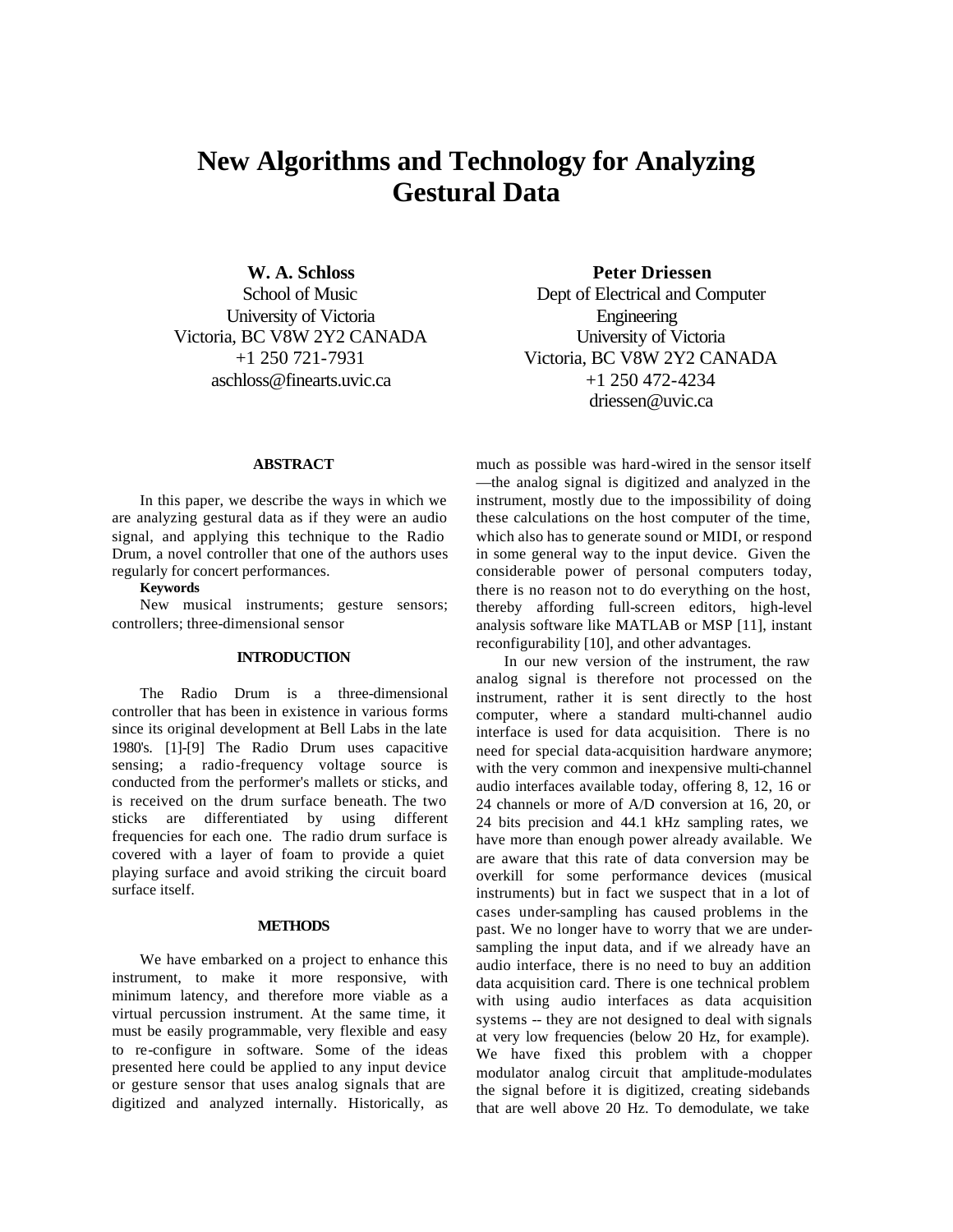advantage of the fact that almost all the audio interfaces have separate word clock in and out, which is used for the chopper waveform and enables synchronous demodulation.

Researchers from CNMAT (Wessel, Freed, et alia) have proposed similar ideas, but they are just starting to become practical. We hope to use their RIMAS box to ultimately connect to the host computer using ethernet instead of using MIDI. Finally, we are working on a version of the drum that has wireless sticks; this frees the percussionist to play the Radio Drum in the context of acoustic percussion, greatly expanding its usage in musical situations.

### **SIGNAL PROCESSING OF GESTURAL DATA**

The gestural data from the radio drum is an analog signal band-limited to 700 Hz. There are 4 channels of this data for each of two sticks, which are reduced to 3 channels representing *x,y,z* displacement versus time using a transformation in [9]. This signal is processed with the objective of interpreting the gestural data to trigger and control musical events.

Typical gestures represented by this signal from each stick are: an isolated down and up motion arising from a strike or hit of the drum surface, a series of strikes in a rhythmic pattern created by the performer, and a drum roll resulting in a 'buzz' or rapid series of up and down motions of decaying amplitude as the stick bounces.

The signal processing includes two key steps. The first step is to capture all of the subtle motions associated with these gestures, so that the instrument responds in a sensitive manner to the performer's expressive technique. We seek to capture details of the entire motion represented by the *x,y,z* signals versus time, not just the velocity of a strike.

The second step is map the gesture signal to control musical events. This mapping can take many forms, depending on the creative ideas of the composer and/or performer.

For example, the mapping may simply trigger a sound when a strike occurs (when *dz/dt=0* and  $d^2z/dz^2 < 0$ ). The mapping may trigger different sounds or sequences of sounds depending on the *x,y* position at the strike time. The mapping may control pitch, timbre or other parameters of a sound source in response to changes in *x,y,z*. The most satisfying results are expected when the parameters are derived from physical models [13].

Figure 1 represents the *z* gesture signal for the case of a drum roll, i.e. the most rapid motions that the performer can generate.

The signal is a series of pulses with decaying amplitude. The vertical scale represents an inverted and non-linear version of the *z* value. The signal

peaks represent the smallest values of *z* where the signal is strongest, corresponding to the closest approach to the  $z=0$  drum surface. We note that the signal peaks after the 4th peak are about 1700 samples or 39 msec apart, with wider spacings up to 69 msec for earlier peaks. Thus the repetition rate of the bounces in a drum roll is about 25 Hz. The nominal 3dB time width of the pulses is 15 msec.

A single isolated strike has a similar pulse shape.

#### **FILTER DESIGN AND IMPLEMENTATION**

We first design the signal processing algorithm needed to generate a trigger pulse when a strike occurs. We assume that the highest frequency in the gesture signal will be no greater than the 25 Hz rate of a drum roll, i.e. that a human cannot create successive strikes with one stick closer than 40 msec apart. Thus the algorithm which yields maximum sensitivity has two stages: a matched filter, matched to the 'pulse shape' of a strike, followed by a peak detector which finds the points where *dz/dt=0* and  $d^2z/dz^2 < 0$ .

The matched filter is approximated by a FIR filter with a gaussian impulse response and 3dB time width corresponding to the nominal pulse shape of a drum roll strike. The gaussian shape is a reasonable approximation of the actual pulse shape and ensures that there are no significant frequency sidelobes above the nominal bandwidth.

The filter is implemented using MAX/MSP [11], a graphical programming environment for music and media applications, commonly used to customize the logic of building an interface to interactive media by wiring together various MAX/MSP objects. The wires can carry asynchronous control signals or synchronous signals sampled at 44100 Hz.

The FIR filter has 2048 taps, and the MSP FIR object using direct convolution does not run in real time on a 400 MHz Apple Powerbook. Thus the matched filter is implemented in the frequency domain, thus speeding up the calculation by a factor of about 20 in this case.

The filter is implemented using an overlap-add technique [12], in which the signal is segmented into overlapping windowed frames of length 2048 samples (raised cosine window), spaced at time interval of 1024 samples. These frames are zeropadded to an FFT size of 4096 and transformed. The 2048 sample gaussian impulse response is also zeropadded to the FFT size and transformed. The transforms are multiplied, and the result, a frame of length 4096, is overlap-added to the output of previous frames. A new frame is overlap-added once every 1024 samples.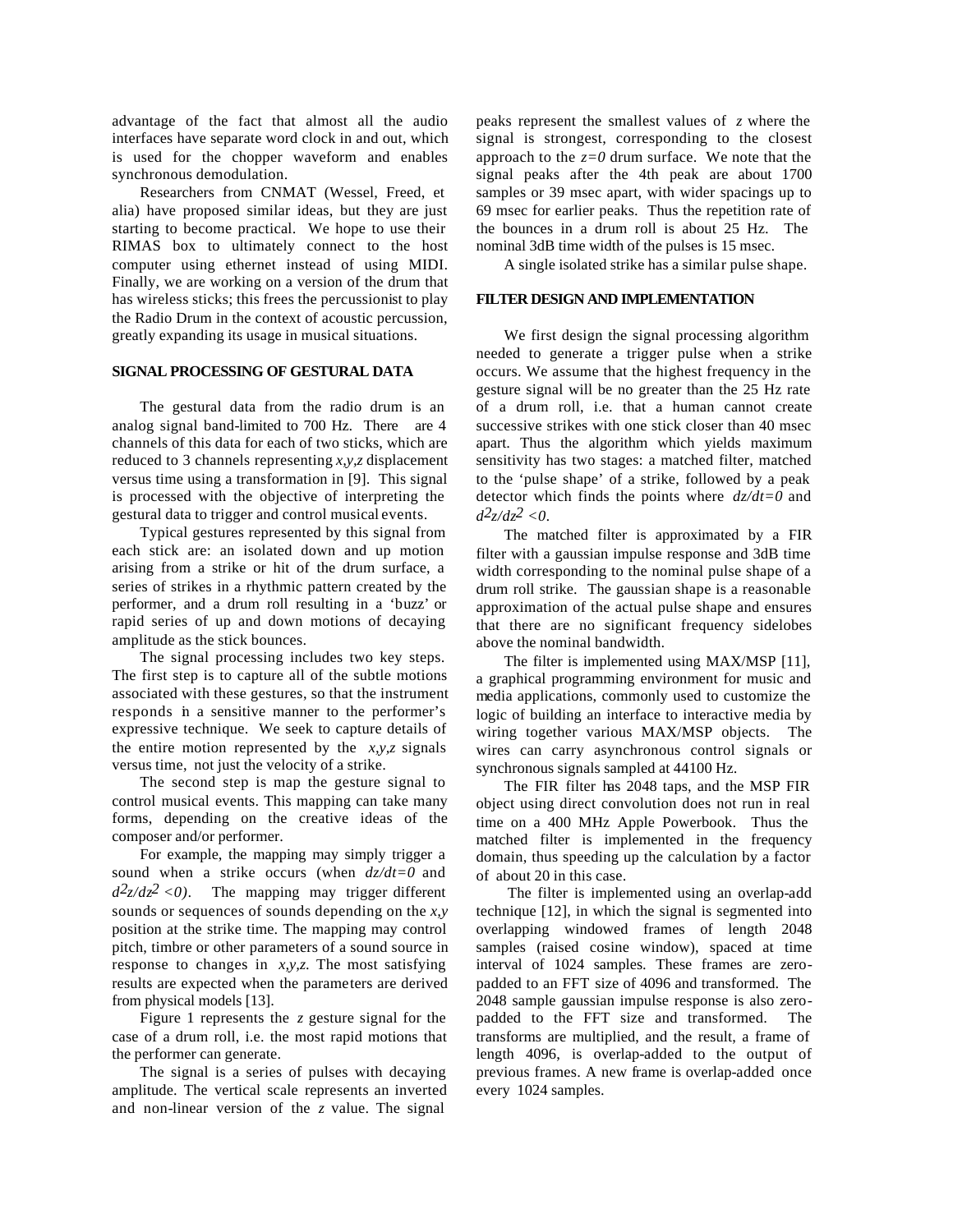Figure 2 shows the MSP implementation of the filter. The signals winpad1, ...,winpad4 are the 2048 sample window function zero-padded to 4096, delayed at intervals of 1024 samples, and have period 4096. Similarly, windg1,…, windg4 are the filter magnitude response (FFT of the pulse shape). To simplify the figure, the real and imaginary parts of the filter response and complex multiplication with the signal transform is not illustrated.

## **RESULTS AND CONCLUSION**

Figure 1 shows the filtered signal with circles marking the detected peaks. The sensitivity of the signal processing algorithm is outstanding. Peaks are detected at the expected 39 msec intervals even when they are no longer visible on the graph.

It remains to explore other mappings of the gesture signal to control a sound source.

#### **ACKNOWLEDGMENTS**

We would like thank Max Mathews, Bob Boie, David Wessel and Dale Stammen for inspiration, technology and vision.

#### **REFERENCES**

- [1] Mathews, M and W A Schloss The Radio Drum as a Synthesizer Controller*. ICMC Ohio State proceedings*, 1989.
- [2] Schloss, W. A. Recent Advances in the Coupling of the Language Max with the Mathews/Boie Radio Drum*. ICMC Glasgow proceedings*, 1990
- [3] Schloss, W. A. Man-Machine Interaction in a Jazz Improvisation Context . *First International Workshop on Man-Machine Interaction in Live Performance* Pisa, Italy, 1991.
- [4] Schloss, W. A. and Jaffe, D. Intelligent Musical Instruments: The Future of Musical Performance or the Demise of the Performer? *Interface* 1993
- [5] Jaffe, D. and W. A. Schloss. The Computer-Extended Ensemble. *Computer Music Journal*, 1994.
- [6] Jaffe, D. and W. A. Schloss. A Virtual Piano Concerto—The coupling of the Mathews/Boie Radio Drum and Yamaha Disklavier Grand Piano in "The Seven Wonders of the Ancient World*." International Computer Music Conference*, Aarhus, 1994.
- [7] Goldstein, M and W. A. Schloss Virtual Percussion: Drumming in the Ether*. IBM Research Headquarters*, Yorktown Heights, New York, 1997
- [8] Schloss, W. A. Improvising Across Borders in Cuba *UCSD Symposium on Improvisation*. San Diego, 1999.
- [9] R. Boie, L. Ruediselli et al, AT&T Bell labs internal memo on radio drum
- [10] D. Zicarelli, Communicating with Meaningless numbers*, Computer Music Journal*, Vol 15 No. 4, 1991, pp. 74-77.
- [11] M. Puckette, D. Zicarelli, MAX/MSP reference, www.cycling74.com
- [12] J.B. Allen, L. R. Rabiner, A unified approach to short-time Fourier analysis and synthesis *Proc. IEEE, Vol*, 65, No. 1, pp. 1558-1564, Nov. 1977.
- [13] Kees van den Doel and Dinesh K. Pai. "The Sounds Of Physical Shapes." *Presence*, 7(4):382-395, 1998.